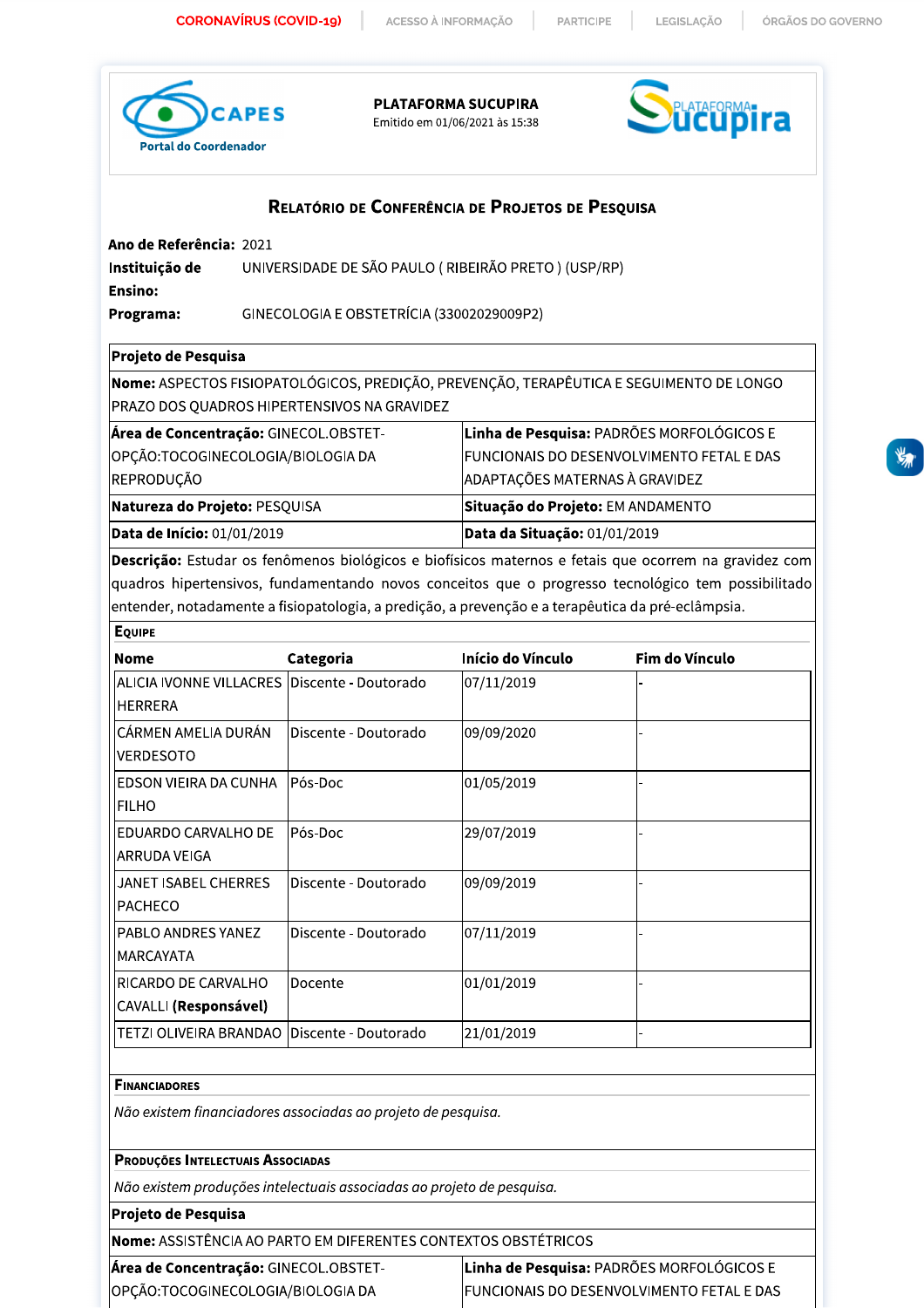| lBaaadaa ay cabulay ay magtauladahaa da aasistênsis abatétdasa ay langa da sisla gusuddisa musu |                                      |
|-------------------------------------------------------------------------------------------------|--------------------------------------|
| <b>Data de Início:</b> 01/01/2019                                                               | $\vert$ Data da Situação: 01/01/2019 |
| Natureza do Projeto: PESQUISA                                                                   | Situação do Projeto: EM ANDAMENTO    |
| REPRODUÇÃO                                                                                      | ADAPTAÇÕES MATERNAS À GRAVIDEZ       |

Descrição: Estudar as particularidades da assistência obstétrica ao longo do ciclo gravídico puerperal, enfatizando a análise de morbimortalidade materna e perinatal, bem como intervenções que as possam reduzir

| <b>Nome</b>                 | Categoria             | Início do Vínculo | Fim do Vínculo |
|-----------------------------|-----------------------|-------------------|----------------|
| <b>JALESSANDRA CRISTINA</b> | <b>IDocente</b>       | 01/01/2019        |                |
| MARCOLIN (Responsável)      |                       |                   |                |
| <b>HILDA SATIE SUTO</b>     | lDiscente - Doutorado | 02/07/2019        |                |
| MARCOS MASARU OKIDO         | Egresso - Doutorado   | 01/01/2019        |                |
| <b>ISILVANA MARIA</b>       | lDocente              | 01/01/2019        |                |
| <b>QUINTANA</b>             |                       |                   |                |
|                             |                       |                   |                |

## **FINANCIADORES**

Não existem financiadores associadas ao projeto de pesquisa.

### PRODUÇÕES INTELECTUAIS ASSOCIADAS

Não existem produções intelectuais associadas ao projeto de pesquisa.

#### Projeto de Pesquisa

Nome: AVALIAÇÃO DO MOVIMENTO OBSTÉTRICO EM MATERNIDADE DE COMPLEXIDADE SECUNDÁRIA QUE OFERECE CENÁRIO DE FORMAÇÃO ACADÊMICA E PROFISSIONAL

| <b>Data de Início:</b> 01/01/2020     | Data da Situação: 01/01/2020                     |
|---------------------------------------|--------------------------------------------------|
| <b>Natureza do Projeto: PESQUISA</b>  | Situação do Projeto: EM ANDAMENTO                |
| REPRODUÇÃO                            | ADAPTAÇÕES MATERNAS À GRAVIDEZ                   |
| OPÇÃO:TOCOGINECOLOGIA/BIOLOGIA DA     | <b>FUNCIONAIS DO DESENVOLVIMENTO FETAL E DAS</b> |
| Área de Concentração: GINECOL.OBSTET- | Linha de Pesquisa: PADRÕES MORFOLÓGICOS E        |

Descrição: Mensurar o perfil epidemiológico, clínico e de desfechos obstétricos das parturientes e das mulheres em situação de abortamento atendidas no Centro de Referência da Saúde da Mulher de Ribeirão Preto - Mater (CRSMRP-MATER) para assistência ao parto ou ao abortamento, avaliando indicadores de qualidade referentes às linhas de cuidado dispensadas a cada caso

| <b>EQUIPE</b>            |                      |                   |                |
|--------------------------|----------------------|-------------------|----------------|
| <b>Nome</b>              | Categoria            | Início do Vínculo | Fim do Vínculo |
| <b>IELAINE CHRISTINE</b> | Docente              | 01/01/2020        |                |
| <b>DANTAS MOISES</b>     |                      |                   |                |
| (Responsável)            |                      |                   |                |
| <b>IPATRICIA ROSSETO</b> | Discente - Graduação | 01/09/2020        |                |
| <b>IFRANCO</b>           |                      |                   |                |
|                          |                      |                   |                |

## **FINANCIADORES**

Não existem financiadores associadas ao projeto de pesquisa.

# PRODUÇÕES INTELECTUAIS ASSOCIADAS

Não existem produções intelectuais associadas ao projeto de pesquisa.

#### Projeto de Pesquisa

Nome: CURVA DA CONCENTRAÇÃO DE IMUNOGLOBULINA ANTI-RHD APÓS IMUNOPROFILAXIA PRÉ-NATAL EM **GESTANTES RH NEGATIVO** 

| Área de Concentração: GINECOL.OBSTET- | Linha de Pesquisa: PADRÕES MORFOLÓGICOS E        |
|---------------------------------------|--------------------------------------------------|
| OPÇÃO:TOCOGINECOLOGIA/BIOLOGIA DA     | <b>FUNCIONAIS DO DESENVOLVIMENTO FETAL E DAS</b> |
| REPRODUÇÃO                            | ADAPTAÇÕES MATERNAS À GRAVIDEZ                   |
|                                       |                                                  |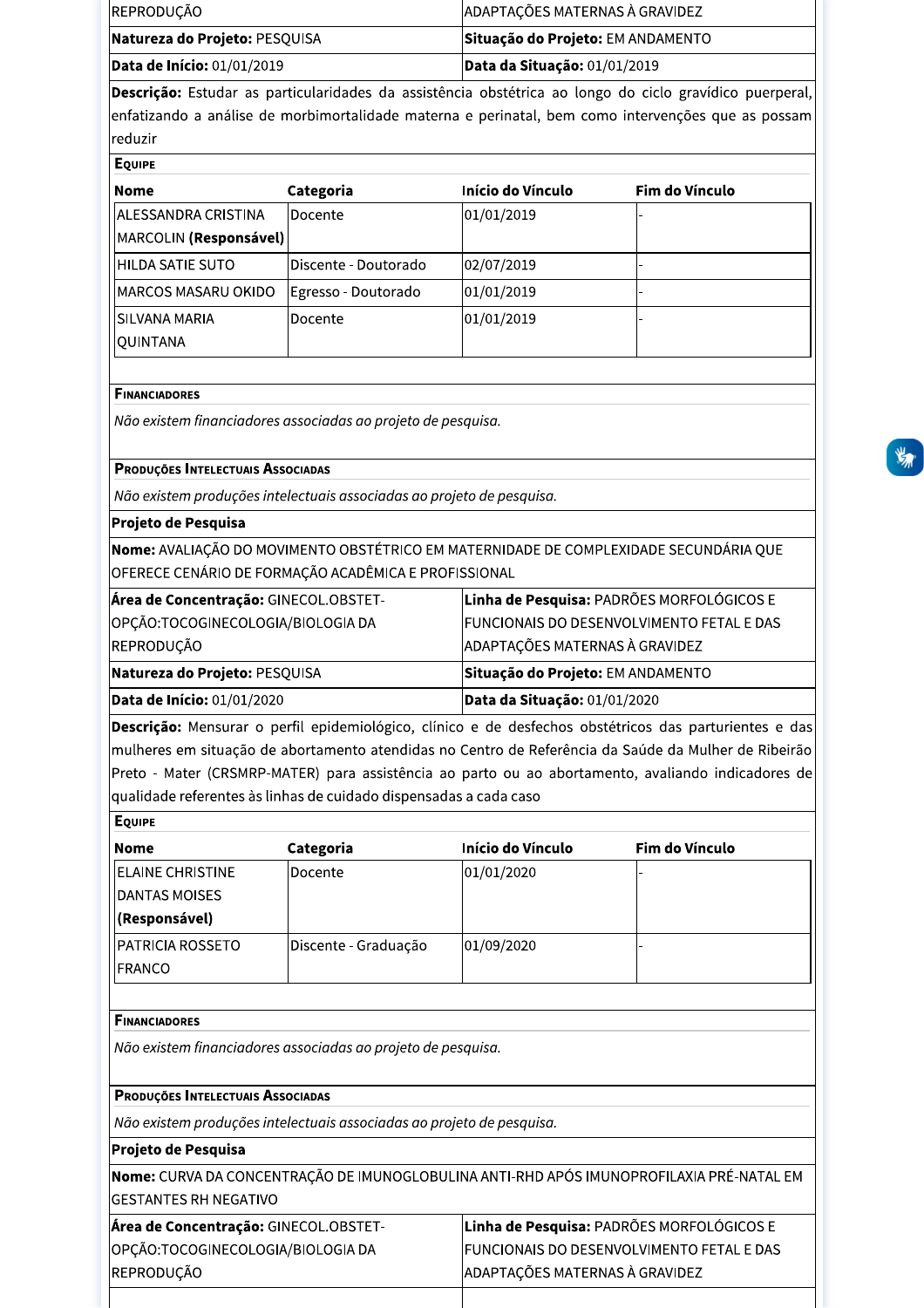| Natureza do Projeto: PESQUISA                |                                                                                         | Situação do Projeto: EM ANDAMENTO                                                                             |                                                                                                        |  |  |
|----------------------------------------------|-----------------------------------------------------------------------------------------|---------------------------------------------------------------------------------------------------------------|--------------------------------------------------------------------------------------------------------|--|--|
| Data de Início: 03/07/2017                   |                                                                                         |                                                                                                               | Data da Situação: 03/07/2017                                                                           |  |  |
|                                              |                                                                                         | Descrição: Avaliar a variação da concentração da Ig anti-RhD por meio dos títulos e escores do teste indireto |                                                                                                        |  |  |
|                                              | de antiglobulina humana (TIA) materno após a imunoprofilaxia pré-natal até o nascimento |                                                                                                               |                                                                                                        |  |  |
| <b>EQUIPE</b>                                |                                                                                         |                                                                                                               |                                                                                                        |  |  |
| <b>Nome</b>                                  | Categoria                                                                               | Início do Vínculo                                                                                             | Fim do Vínculo                                                                                         |  |  |
| <b>GERALDO DUARTE</b>                        | Docente                                                                                 | 03/07/2017                                                                                                    |                                                                                                        |  |  |
| (Responsável)                                |                                                                                         |                                                                                                               |                                                                                                        |  |  |
|                                              |                                                                                         |                                                                                                               |                                                                                                        |  |  |
| <b>FINANCIADORES</b>                         |                                                                                         |                                                                                                               |                                                                                                        |  |  |
|                                              | Não existem financiadores associadas ao projeto de pesquisa.                            |                                                                                                               |                                                                                                        |  |  |
|                                              |                                                                                         |                                                                                                               |                                                                                                        |  |  |
| PRODUÇÕES INTELECTUAIS ASSOCIADAS            |                                                                                         |                                                                                                               |                                                                                                        |  |  |
|                                              | Não existem produções intelectuais associadas ao projeto de pesquisa.                   |                                                                                                               |                                                                                                        |  |  |
| Projeto de Pesquisa                          |                                                                                         |                                                                                                               |                                                                                                        |  |  |
|                                              |                                                                                         |                                                                                                               | Nome: DIAGNÓSTICO, MANEJO CLÍNICO E OBSTÉTRICO, ANÁLISE DE METABOLISMO E FARMACOGENETICA DE            |  |  |
| HIPERGLICEMIA NO CICLO GRAVÍDICO-PUERPERAL   |                                                                                         |                                                                                                               |                                                                                                        |  |  |
| Área de Concentração: GINECOL.OBSTET-        |                                                                                         |                                                                                                               | Linha de Pesquisa: PADRÕES MORFOLÓGICOS E                                                              |  |  |
| OPÇÃO:TOCOGINECOLOGIA/BIOLOGIA DA            |                                                                                         |                                                                                                               | FUNCIONAIS DO DESENVOLVIMENTO FETAL E DAS                                                              |  |  |
| REPRODUÇÃO                                   |                                                                                         | ADAPTAÇÕES MATERNAS À GRAVIDEZ                                                                                |                                                                                                        |  |  |
| Natureza do Projeto: PESQUISA                |                                                                                         | Situação do Projeto: EM ANDAMENTO                                                                             |                                                                                                        |  |  |
| Data de Início: 01/01/2013                   |                                                                                         | Data da Situação: 01/01/2013                                                                                  |                                                                                                        |  |  |
|                                              |                                                                                         |                                                                                                               | Descrição: Avaliar os dados epidemiológicos, fatores de risco, acompanhamento pré-natal e resolução da |  |  |
| gestação de pacientes com diabetes mellitus. |                                                                                         |                                                                                                               |                                                                                                        |  |  |
| <b>EQUIPE</b>                                |                                                                                         |                                                                                                               |                                                                                                        |  |  |
| Nome                                         | Categoria                                                                               | Início do Vínculo                                                                                             | Fim do Vínculo                                                                                         |  |  |
| <b>ELAINE CHRISTINE</b>                      | Docente                                                                                 | 03/07/2013                                                                                                    |                                                                                                        |  |  |
| <b>DANTAS MOISES</b>                         |                                                                                         |                                                                                                               |                                                                                                        |  |  |
| (Responsável)                                |                                                                                         |                                                                                                               |                                                                                                        |  |  |
| <b>GERALDO DUARTE</b>                        | Docente                                                                                 | 01/01/2013                                                                                                    |                                                                                                        |  |  |
| PAOLA CRISTINA                               | Discente - Doutorado                                                                    | 18/06/2019                                                                                                    |                                                                                                        |  |  |
| <b>TOAPANTA PINTA</b>                        |                                                                                         |                                                                                                               |                                                                                                        |  |  |
| <b>VERA LUCIA LANCHOTE</b>                   | Participante Externo                                                                    | 01/01/2013                                                                                                    |                                                                                                        |  |  |
|                                              |                                                                                         |                                                                                                               |                                                                                                        |  |  |
| <b>FINANCIADORES</b>                         |                                                                                         |                                                                                                               |                                                                                                        |  |  |
|                                              |                                                                                         |                                                                                                               |                                                                                                        |  |  |
| <b>Nome</b>                                  | Natureza do<br><b>Financiamento</b>                                                     | Início                                                                                                        | Fim                                                                                                    |  |  |
|                                              | <b>OUTRO AUXÍLIO</b>                                                                    |                                                                                                               |                                                                                                        |  |  |
| FUND DE APOIO AO<br><b>ENSINO PESQ E</b>     |                                                                                         | 01/01/2013                                                                                                    | 31/12/2013                                                                                             |  |  |
| <b>ASSISTENCIA</b>                           | <b>FINANCEIRO</b>                                                                       |                                                                                                               |                                                                                                        |  |  |
| <b>HCFMRPUSP</b>                             |                                                                                         |                                                                                                               |                                                                                                        |  |  |
|                                              |                                                                                         |                                                                                                               |                                                                                                        |  |  |
| PRODUÇÕES INTELECTUAIS ASSOCIADAS            |                                                                                         |                                                                                                               |                                                                                                        |  |  |
|                                              | Não existem produções intelectuais associadas ao projeto de pesquisa.                   |                                                                                                               |                                                                                                        |  |  |
| Projeto de Pesquisa                          |                                                                                         |                                                                                                               |                                                                                                        |  |  |
|                                              | Nome: ESTUDO HEMODINÂMICO MATERNO-FETAL NA DOENÇA HIPERTENSIVA DURANTE A GESTAÇÃO       |                                                                                                               |                                                                                                        |  |  |
| Área de Concentração: GINECOL.OBSTET-        |                                                                                         |                                                                                                               | Linha de Pesquisa: PADRÕES MORFOLÓGICOS E                                                              |  |  |
| OPÇÃO:TOCOGINECOLOGIA/BIOLOGIA DA            |                                                                                         |                                                                                                               | FUNCIONAIS DO DESENVOLVIMENTO FETAL E DAS                                                              |  |  |
| REPRODUÇÃO                                   |                                                                                         | ADAPTAÇÕES MATERNAS À GRAVIDEZ                                                                                |                                                                                                        |  |  |
| Natureza do Projeto: PESQUISA                |                                                                                         | Situação do Projeto: CONCLUÍDO                                                                                |                                                                                                        |  |  |
| Data de Início: 01/01/2006                   |                                                                                         | Data da Situação: 23/03/2021                                                                                  |                                                                                                        |  |  |
|                                              |                                                                                         |                                                                                                               |                                                                                                        |  |  |

当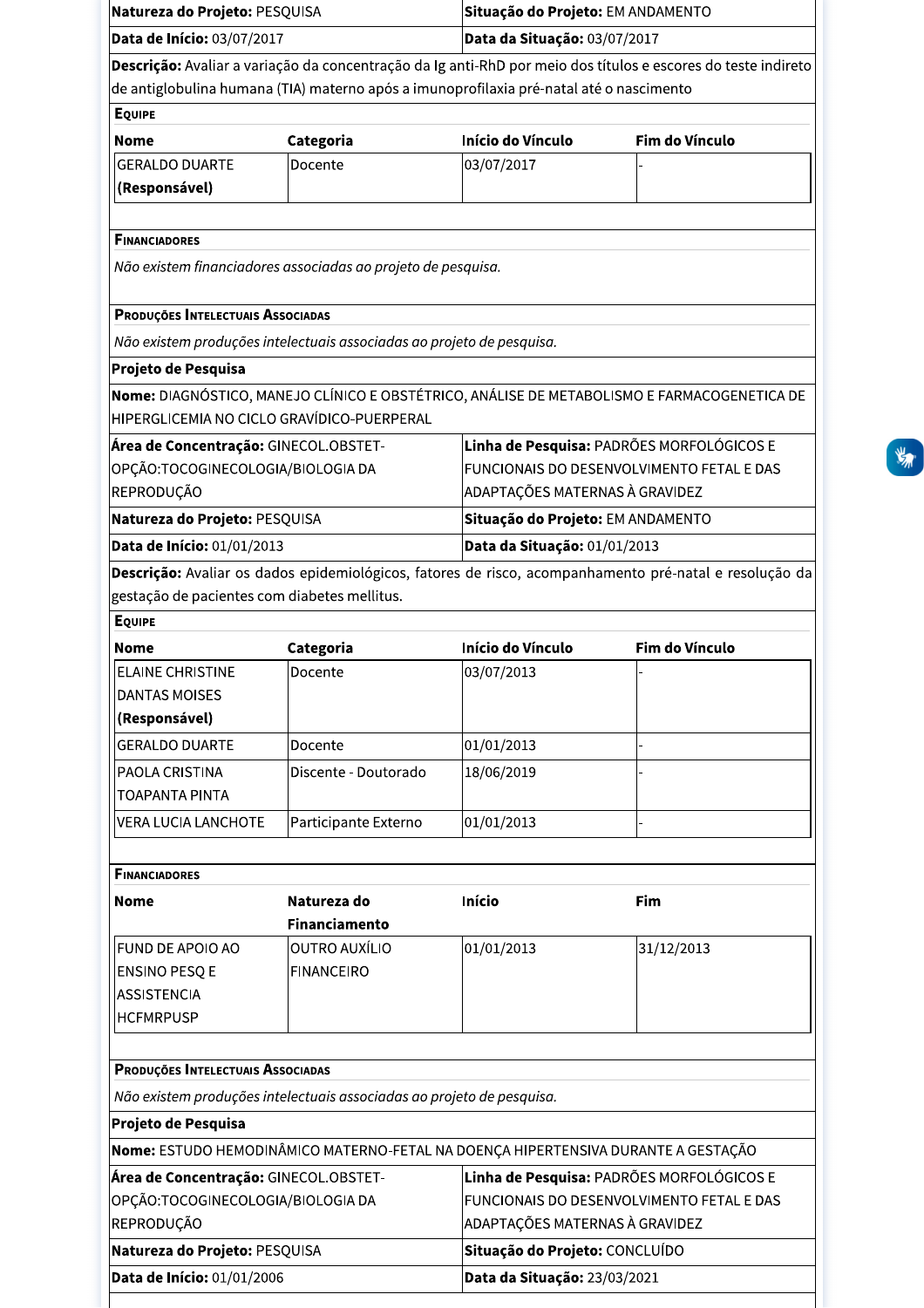|                                                                                                                                                                                                              |                                                                                  |                                   | hipertensiva e após o tratamento com labetalol em regime de dose única intravascular ou oral associado à                                                                                |  |  |
|--------------------------------------------------------------------------------------------------------------------------------------------------------------------------------------------------------------|----------------------------------------------------------------------------------|-----------------------------------|-----------------------------------------------------------------------------------------------------------------------------------------------------------------------------------------|--|--|
|                                                                                                                                                                                                              | análise farmacocinética da droga administrada para controle da pressão arterial. |                                   |                                                                                                                                                                                         |  |  |
| <b>EQUIPE</b>                                                                                                                                                                                                |                                                                                  |                                   |                                                                                                                                                                                         |  |  |
| <b>Nome</b>                                                                                                                                                                                                  | Categoria                                                                        | Início do Vínculo                 | Fim do Vínculo                                                                                                                                                                          |  |  |
| <b>GERALDO DUARTE</b>                                                                                                                                                                                        | Docente                                                                          | 01/01/2012                        | 23/03/2021                                                                                                                                                                              |  |  |
| RICARDO DE CARVALHO                                                                                                                                                                                          | Docente                                                                          | 01/01/2012                        | 23/03/2021                                                                                                                                                                              |  |  |
| CAVALLI (Responsável)                                                                                                                                                                                        |                                                                                  |                                   |                                                                                                                                                                                         |  |  |
| <b>VERA LUCIA LANCHOTE</b>                                                                                                                                                                                   | Participante Externo                                                             | 01/01/2012                        | 23/03/2021                                                                                                                                                                              |  |  |
|                                                                                                                                                                                                              |                                                                                  |                                   |                                                                                                                                                                                         |  |  |
| <b>FINANCIADORES</b>                                                                                                                                                                                         |                                                                                  |                                   |                                                                                                                                                                                         |  |  |
| <b>Nome</b>                                                                                                                                                                                                  | Natureza do                                                                      | Início                            | Fim                                                                                                                                                                                     |  |  |
|                                                                                                                                                                                                              | <b>Financiamento</b>                                                             |                                   |                                                                                                                                                                                         |  |  |
| FUND DE APOIO AO                                                                                                                                                                                             | OUTRO AUXÍLIO                                                                    | 01/01/2013                        | 31/12/2013                                                                                                                                                                              |  |  |
| <b>ENSINO PESQ E</b>                                                                                                                                                                                         | <b>FINANCEIRO</b>                                                                |                                   |                                                                                                                                                                                         |  |  |
| <b>ASSISTENCIA</b>                                                                                                                                                                                           |                                                                                  |                                   |                                                                                                                                                                                         |  |  |
| <b>HCFMRPUSP</b>                                                                                                                                                                                             |                                                                                  |                                   |                                                                                                                                                                                         |  |  |
|                                                                                                                                                                                                              |                                                                                  |                                   |                                                                                                                                                                                         |  |  |
| PRODUÇÕES INTELECTUAIS ASSOCIADAS                                                                                                                                                                            |                                                                                  |                                   |                                                                                                                                                                                         |  |  |
|                                                                                                                                                                                                              | Não existem produções intelectuais associadas ao projeto de pesquisa.            |                                   |                                                                                                                                                                                         |  |  |
| Projeto de Pesquisa                                                                                                                                                                                          |                                                                                  |                                   |                                                                                                                                                                                         |  |  |
|                                                                                                                                                                                                              | Nome: ESTUDOS MULTICÊNTRICOS EM PREMATURIDADE: RESULTADOS MATERNOS E PERINATAIS  |                                   |                                                                                                                                                                                         |  |  |
| Área de Concentração: GINECOL.OBSTET-                                                                                                                                                                        |                                                                                  |                                   | Linha de Pesquisa: PADRÕES MORFOLÓGICOS E                                                                                                                                               |  |  |
| OPÇÃO:TOCOGINECOLOGIA/BIOLOGIA DA<br>REPRODUÇÃO                                                                                                                                                              |                                                                                  |                                   | FUNCIONAIS DO DESENVOLVIMENTO FETAL E DAS<br>ADAPTAÇÕES MATERNAS À GRAVIDEZ                                                                                                             |  |  |
|                                                                                                                                                                                                              |                                                                                  |                                   |                                                                                                                                                                                         |  |  |
| Natureza do Projeto: PESQUISA                                                                                                                                                                                |                                                                                  | Situação do Projeto: EM ANDAMENTO |                                                                                                                                                                                         |  |  |
| Data de Início: 01/01/2019                                                                                                                                                                                   |                                                                                  | Data da Situação: 01/01/2019      |                                                                                                                                                                                         |  |  |
|                                                                                                                                                                                                              |                                                                                  |                                   | Descrição: A avaliação de fatores de risco para prematuridade assim com os seus desfechos em diferentes                                                                                 |  |  |
|                                                                                                                                                                                                              |                                                                                  |                                   |                                                                                                                                                                                         |  |  |
|                                                                                                                                                                                                              |                                                                                  |                                   |                                                                                                                                                                                         |  |  |
| <b>EQUIPE</b>                                                                                                                                                                                                |                                                                                  |                                   |                                                                                                                                                                                         |  |  |
| populações é fundamental para o desenvolvimento de estratégias de intervenção nesta intercorrência.<br><b>Nome</b>                                                                                           | Categoria                                                                        | Início do Vínculo                 | Fim do Vínculo                                                                                                                                                                          |  |  |
| <b>SILVANA MARIA</b>                                                                                                                                                                                         | Docente                                                                          | 01/01/2019                        |                                                                                                                                                                                         |  |  |
| QUINTANA (Responsável)                                                                                                                                                                                       |                                                                                  |                                   |                                                                                                                                                                                         |  |  |
| <b>FINANCIADORES</b>                                                                                                                                                                                         |                                                                                  |                                   |                                                                                                                                                                                         |  |  |
|                                                                                                                                                                                                              | Não existem financiadores associadas ao projeto de pesquisa.                     |                                   |                                                                                                                                                                                         |  |  |
|                                                                                                                                                                                                              |                                                                                  |                                   |                                                                                                                                                                                         |  |  |
| PRODUÇÕES INTELECTUAIS ASSOCIADAS                                                                                                                                                                            |                                                                                  |                                   |                                                                                                                                                                                         |  |  |
|                                                                                                                                                                                                              | Não existem produções intelectuais associadas ao projeto de pesquisa.            |                                   |                                                                                                                                                                                         |  |  |
|                                                                                                                                                                                                              |                                                                                  |                                   |                                                                                                                                                                                         |  |  |
|                                                                                                                                                                                                              |                                                                                  |                                   |                                                                                                                                                                                         |  |  |
|                                                                                                                                                                                                              |                                                                                  |                                   | Nome: FATORES ETIOLÓGICOS DO NASCIMENTO PRÉ-TERMO E CONSEQUENCIAS DOS FATORES PERINATAIS<br>NA SAÚDE DA CRIANÇA E ADOLESCENTE: COORTES DE NASCIMENTOS EM DUAS CIDADES BRASILEIRAS E NOS |  |  |
|                                                                                                                                                                                                              |                                                                                  |                                   |                                                                                                                                                                                         |  |  |
|                                                                                                                                                                                                              |                                                                                  |                                   | Linha de Pesquisa: PADRÕES MORFOLÓGICOS E                                                                                                                                               |  |  |
|                                                                                                                                                                                                              |                                                                                  |                                   | FUNCIONAIS DO DESENVOLVIMENTO FETAL E DAS                                                                                                                                               |  |  |
|                                                                                                                                                                                                              |                                                                                  | ADAPTAÇÕES MATERNAS À GRAVIDEZ    |                                                                                                                                                                                         |  |  |
|                                                                                                                                                                                                              |                                                                                  | Situação do Projeto: EM ANDAMENTO |                                                                                                                                                                                         |  |  |
| Projeto de Pesquisa<br>SEGUIMENTOS A LONGO PRAZO.<br>Área de Concentração: GINECOL.OBSTET-<br>OPÇÃO:TOCOGINECOLOGIA/BIOLOGIA DA<br>REPRODUÇÃO<br>Natureza do Projeto: PESQUISA<br>Data de Início: 01/01/2010 |                                                                                  | Data da Situação: 01/01/2010      |                                                                                                                                                                                         |  |  |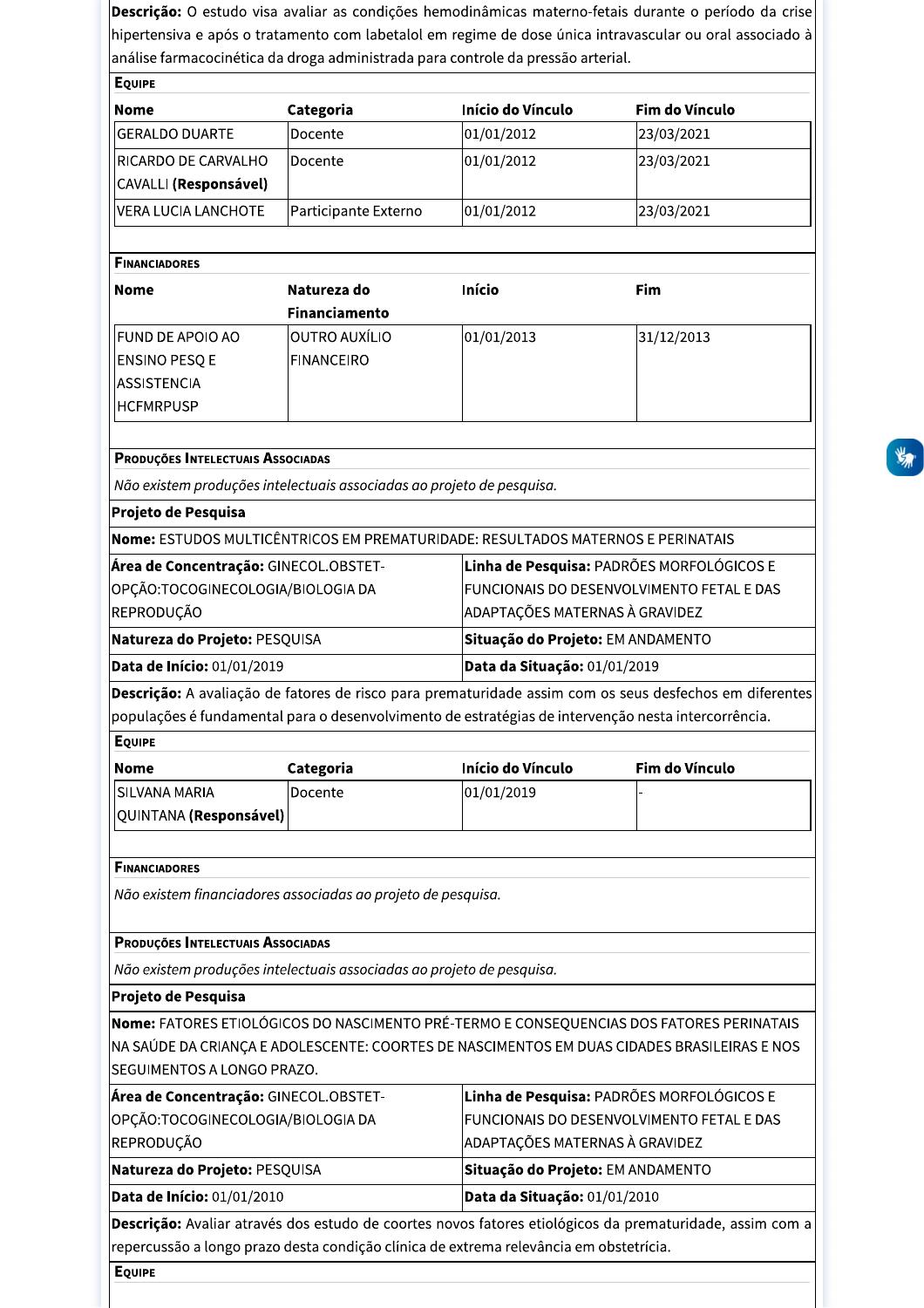| <b>Nome</b>                                                           | Categoria                                                             | Início do Vínculo                         | Fim do Vínculo                                                                                      |  |
|-----------------------------------------------------------------------|-----------------------------------------------------------------------|-------------------------------------------|-----------------------------------------------------------------------------------------------------|--|
| <b>ENIO LUIS DAMASO</b>                                               | Discente - Doutorado                                                  | 22/01/2020                                |                                                                                                     |  |
| <b>HELOISA BETTIOL</b>                                                | Participante Externo                                                  | 01/01/2013                                |                                                                                                     |  |
| NATHALIA FRANCO                                                       | Discente - Doutorado                                                  | 03/07/2017                                |                                                                                                     |  |
| <b>MARTINEZ</b>                                                       |                                                                       |                                           |                                                                                                     |  |
| RICARDO DE CARVALHO                                                   | Docente                                                               | 01/01/2012                                |                                                                                                     |  |
| <b>CAVALLI (Responsável)</b>                                          |                                                                       |                                           |                                                                                                     |  |
|                                                                       |                                                                       |                                           |                                                                                                     |  |
| <b>FINANCIADORES</b>                                                  |                                                                       |                                           |                                                                                                     |  |
| Nome                                                                  | Natureza do                                                           | <b>Início</b>                             | Fim                                                                                                 |  |
|                                                                       | <b>Financiamento</b>                                                  |                                           |                                                                                                     |  |
| <b>FUND DE APOIO AO</b>                                               | OUTRO AUXÍLIO                                                         | 01/01/2013                                | 31/12/2013                                                                                          |  |
| <b>ENSINO PESQ E</b>                                                  | <b>FINANCEIRO</b>                                                     |                                           |                                                                                                     |  |
| ASSISTENCIA                                                           |                                                                       |                                           |                                                                                                     |  |
| <b>HCFMRPUSP</b>                                                      |                                                                       |                                           |                                                                                                     |  |
|                                                                       |                                                                       |                                           |                                                                                                     |  |
| PRODUÇÕES INTELECTUAIS ASSOCIADAS                                     |                                                                       |                                           |                                                                                                     |  |
| Não existem produções intelectuais associadas ao projeto de pesquisa. |                                                                       |                                           |                                                                                                     |  |
| Projeto de Pesquisa                                                   |                                                                       |                                           |                                                                                                     |  |
|                                                                       |                                                                       |                                           | Nome: HUMANIZAÇÃO DA ASSISTÊNCIA OBSTÉTRICA COMO DETERMINANTE DE DESFECHOS MATERNOS E               |  |
| <b>PERINATAIS</b>                                                     |                                                                       |                                           |                                                                                                     |  |
| Área de Concentração: GINECOL.OBSTET-                                 |                                                                       |                                           | Linha de Pesquisa: PADRÕES MORFOLÓGICOS E                                                           |  |
| OPÇÃO:TOCOGINECOLOGIA/BIOLOGIA DA                                     |                                                                       | FUNCIONAIS DO DESENVOLVIMENTO FETAL E DAS |                                                                                                     |  |
| REPRODUÇÃO                                                            | ADAPTAÇÕES MATERNAS À GRAVIDEZ                                        |                                           |                                                                                                     |  |
| Natureza do Projeto: PESQUISA                                         |                                                                       | Situação do Projeto: EM ANDAMENTO         |                                                                                                     |  |
| Data de Início: 01/01/2019                                            | Data da Situação: 01/01/2019                                          |                                           |                                                                                                     |  |
|                                                                       |                                                                       |                                           | Descrição: Avaliar a influência de fatores epidemiológicos e o impacto de boas práticas adotadas na |  |
| assistência ao parto em desfechos obstétricos e perinatais.           |                                                                       |                                           |                                                                                                     |  |
| <b>EQUIPE</b>                                                         |                                                                       |                                           |                                                                                                     |  |
| Nome                                                                  | Categoria                                                             | Início do Vínculo                         | Fim do Vínculo                                                                                      |  |
| <b>CIBELE SANTINI DE</b>                                              | Discente - Doutorado                                                  | 22/01/2020                                |                                                                                                     |  |
| <b>OLIVEIRA</b>                                                       |                                                                       |                                           |                                                                                                     |  |
| <b>ELAINE CHRISTINE</b>                                               | Docente                                                               | 01/01/2019                                |                                                                                                     |  |
| <b>DANTAS MOISES</b>                                                  |                                                                       |                                           |                                                                                                     |  |
| (Responsável)                                                         |                                                                       |                                           |                                                                                                     |  |
| <b>ELEONORA DE DEUS</b>                                               | Discente - Mestrado                                                   | 01/01/2019                                |                                                                                                     |  |
| <b>MORAES BIANCHI</b>                                                 |                                                                       |                                           |                                                                                                     |  |
| FABRICIO DA SILVA COSTA Docente                                       |                                                                       | 01/01/2020                                |                                                                                                     |  |
| MAYARA SEGUNDO                                                        | Discente - Doutorado                                                  | 01/01/2019                                |                                                                                                     |  |
| <b>RIBEIRO</b>                                                        |                                                                       |                                           |                                                                                                     |  |
| RICARDO DE CARVALHO                                                   | Docente                                                               | 01/01/2020                                |                                                                                                     |  |
| CAVALLI                                                               |                                                                       |                                           |                                                                                                     |  |
|                                                                       |                                                                       |                                           |                                                                                                     |  |
| <b>FINANCIADORES</b>                                                  |                                                                       |                                           |                                                                                                     |  |
|                                                                       |                                                                       |                                           |                                                                                                     |  |
| Não existem financiadores associadas ao projeto de pesquisa.          |                                                                       |                                           |                                                                                                     |  |
|                                                                       |                                                                       |                                           |                                                                                                     |  |
| PRODUÇÕES INTELECTUAIS ASSOCIADAS                                     |                                                                       |                                           |                                                                                                     |  |
|                                                                       |                                                                       |                                           |                                                                                                     |  |
| Projeto de Pesquisa                                                   | Não existem produções intelectuais associadas ao projeto de pesquisa. |                                           |                                                                                                     |  |

Nome: MEDICINA FETAL: MÉTODOS DIAGNÓSTICOS, TERAPÊUTICOS E FATORES QUE INTERFEREM NOS RESULTADOS MATERNOS E PERINATAIS

**WATER**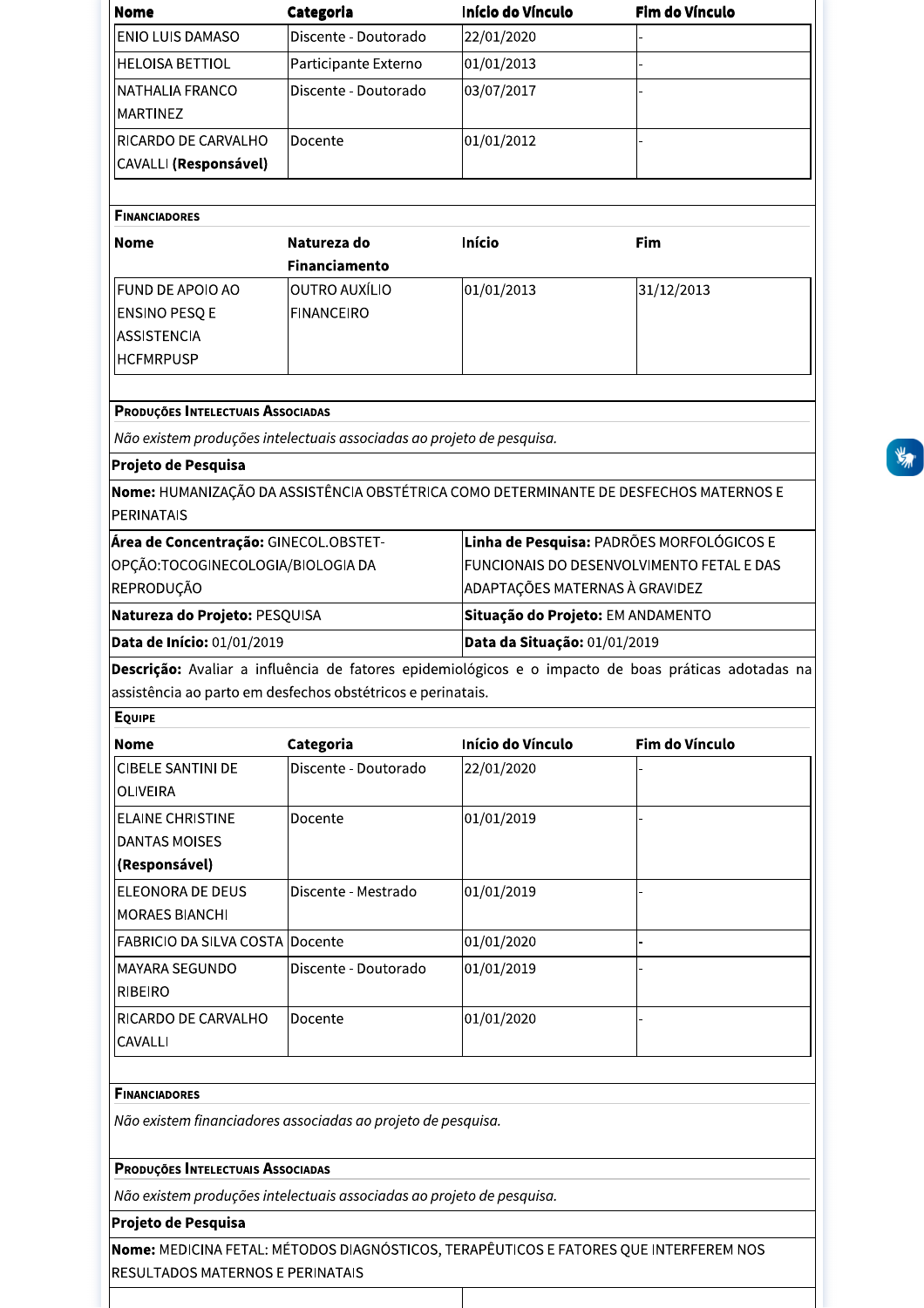| Área de Concentração: GINECOL.OBSTET- | Linha de Pesquisa: PADRÕES MORFOLÓGICOS E        |
|---------------------------------------|--------------------------------------------------|
| OPÇÃO:TOCOGINECOLOGIA/BIOLOGIA DA     | <b>FUNCIONAIS DO DESENVOLVIMENTO FETAL E DAS</b> |
| REPRODUÇÃO                            | ADAPTAÇÕES MATERNAS À GRAVIDEZ                   |
| Natureza do Projeto: PESQUISA         | Situação do Projeto: EM ANDAMENTO                |
| Data de Início: 01/01/2019            | Data da Situação: 01/01/2019                     |
|                                       |                                                  |

Descrição: Identificar fatores epidemiológicos de risco para anomalia congênita, analisar o papel de métodos propedêuticos em sua detecção, bem como intervenções que reduzam resultados adversos maternos e perinatais relacionados à essa complicação.

| <b>EQUIPE</b>                                         |                      |                   |                |  |
|-------------------------------------------------------|----------------------|-------------------|----------------|--|
| <b>Nome</b>                                           | Categoria            | Início do Vínculo | Fim do Vínculo |  |
| IALESSANDRA CRISTINA<br>MARCOLIN (Responsável)        | lDocente             | 01/01/2019        |                |  |
| lFABRICIO DA SILVA COSTA lDocente                     |                      | 05/02/2019        |                |  |
| IGERSON CLAUDIO CROTT                                 | Participante Externo | 01/01/2019        |                |  |
| JULIANA MEOLA LOVATO                                  | Docente              | 22/01/2020        |                |  |
| LUISA HELENA DE CASTRO IDiscente - Mestrado<br>IMATOS |                      | 22/01/2020        |                |  |
| RICARDO DE CARVALHO<br><b>CAVALLI</b>                 | lDocente             | 01/01/2020        |                |  |

# **FINANCIADORES**

Não existem financiadores associadas ao projeto de pesquisa.

# PRODUÇÕES INTELECTUAIS ASSOCIADAS

OPÇÃO:TOCOGINECOLOGIA/BIOLOGIA DA

Não existem produções intelectuais associadas ao projeto de pesquisa.

# Projeto de Pesquisa

Nome: MÉTODOS PROPEDÊUTICOS PARA AVALIAÇÃO DOS DISTÚRBIOS DE CRESCIMENTO E VITALIDADE FETAL

| Data de Início: 01/01/2019                    | Data da Situação: 01/01/2019                      |
|-----------------------------------------------|---------------------------------------------------|
| Natureza do Projeto: PESQUISA                 | Situação do Projeto: EM ANDAMENTO                 |
| REPRODUÇÃO                                    | ADAPTAÇÕES MATERNAS À GRAVIDEZ                    |
| OPÇÃO:TOCOGINECOLOGIA/BIOLOGIA DA             | <b>IFUNCIONAIS DO DESENVOLVIMENTO FETAL E DAS</b> |
| <b> Area de Concentração:</b> GINECOL.OBSTET- | <b>Linha de Pesquisa: PADROES MORFOLOGICOS E</b>  |

Descrição: Investigar o valor preditivo dos métodos propedêuticos de avaliação do crescimento e vitalidade fetal (monitorização eletrônica, ultrassonografia e ressonância magnética) para identificar fetos com risco aumentado de eventos adversos relacionados aos déficits de oxigenação e nutrição.

| <b>EQUIPE</b>                                                                                     |                     |                   |                                           |
|---------------------------------------------------------------------------------------------------|---------------------|-------------------|-------------------------------------------|
| <b>Nome</b>                                                                                       | Categoria           | Início do Vínculo | Fim do Vínculo                            |
| <b>ALESSANDRA CRISTINA</b>                                                                        | Docente             | 01/01/2019        |                                           |
| MARCOLIN (Responsável)                                                                            |                     |                   |                                           |
| LIGIA PATRIZZI BASSOLI                                                                            | Discente - Mestrado | 01/01/2019        |                                           |
| <b>DE ASSIS</b>                                                                                   |                     |                   |                                           |
| Não existem financiadores associadas ao projeto de pesquisa.<br>PRODUÇÕES INTELECTUAIS ASSOCIADAS |                     |                   |                                           |
| Não existem produções intelectuais associadas ao projeto de pesquisa.                             |                     |                   |                                           |
| Projeto de Pesquisa                                                                               |                     |                   |                                           |
| Nome: PREDIÇÃO E PREVENÇÃO DAS GRANDES SÍNDROMES OBSTÉTRICAS                                      |                     |                   |                                           |
| Área de Concentração: GINECOL.OBSTET-                                                             |                     |                   | Linha de Pesquisa: PADRÕES MORFOLÓGICOS E |

FUNCIONAIS DO DESENVOLVIMENTO FETAL E DAS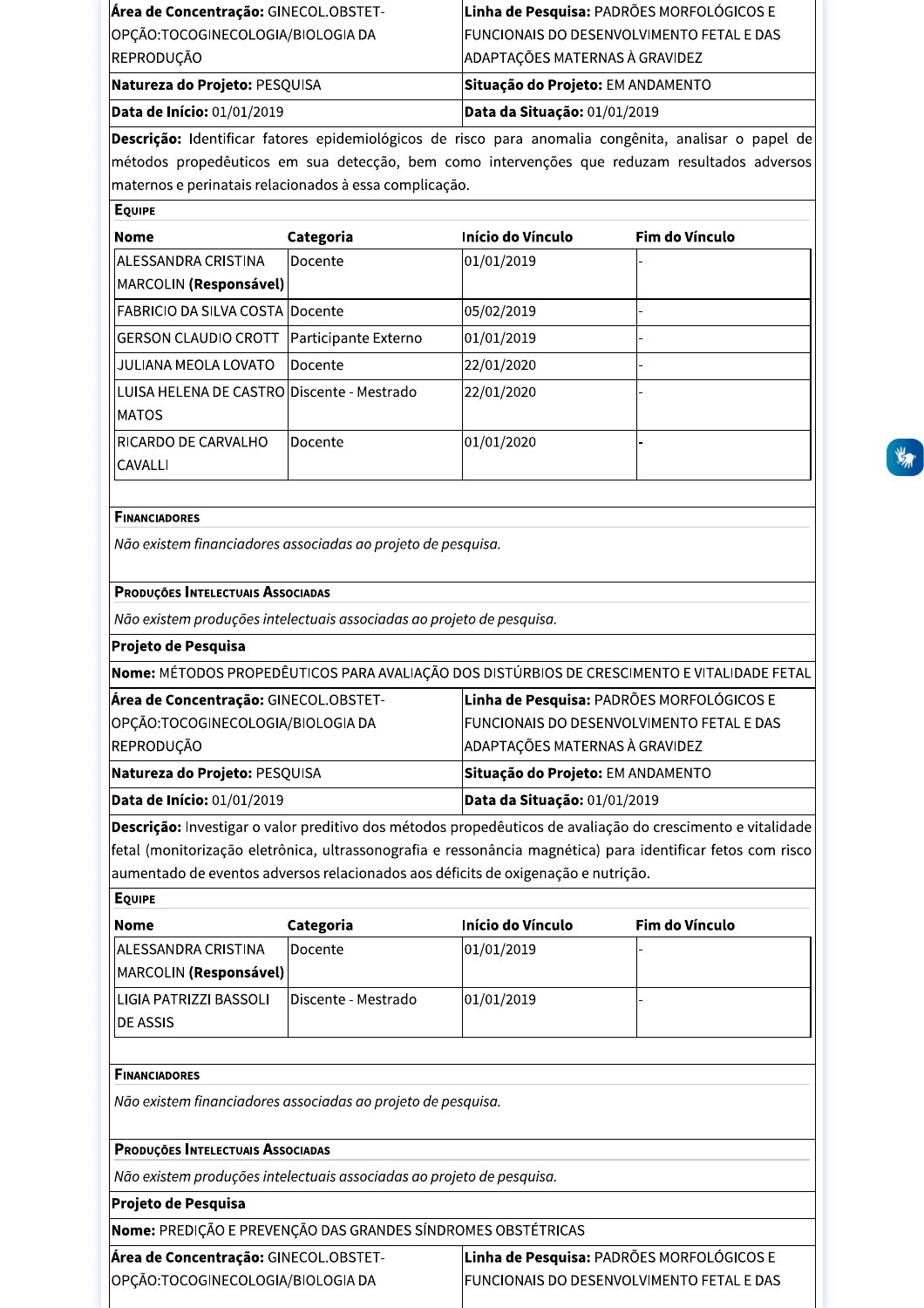| <b>Data de Início:</b> 21/01/2019 | <b>Data da Situação: 21/01/2019</b> |
|-----------------------------------|-------------------------------------|
| Natureza do Projeto: PESQUISA     | Situação do Projeto: EM ANDAMENTO   |
| REPRODUÇÃO                        | ADAPTAÇÕES MATERNAS À GRAVIDEZ      |

| Natureza do Projeto: PESQUISA<br>Data de Início: 21/01/2019<br>medidas preventivas dessas complicações em populações de alto risco.<br><b>EQUIPE</b><br><b>Nome</b><br><b>ALESSANDRA CRISTINA</b><br>MARCOLIN<br><b>CONRADO SAVIO</b><br>RAGAZINI<br><b>ELAINE CHRISTINE</b><br><b>DANTAS MOISES</b><br><b>FABRICIO DA SILVA COSTA Docente</b><br>(Responsável)<br>MARILIA VECCECHI BIJOS<br>ZACCARO<br>MICHAEL DE MELLO | Categoria<br>Docente<br>Discente - Mestrado<br>Docente | Situação do Projeto: EM ANDAMENTO<br>Data da Situação: 21/01/2019<br>Descrição: Este projeto tem como objetivo utilizar avaliação multiparamétrica envolvendo história materna,<br>fatores biofísicos, bioquímicos e genéticos na predição da pré-eclampsia, restrição do crescimento fetal,<br>parto pré-termo e diabetes gestacional. E também visa testar através de ensaios clínicos randomizados<br><b>Início do Vínculo</b><br>05/02/2019<br>01/10/2020<br>05/02/2019 | Fim do Vínculo |
|--------------------------------------------------------------------------------------------------------------------------------------------------------------------------------------------------------------------------------------------------------------------------------------------------------------------------------------------------------------------------------------------------------------------------|--------------------------------------------------------|-----------------------------------------------------------------------------------------------------------------------------------------------------------------------------------------------------------------------------------------------------------------------------------------------------------------------------------------------------------------------------------------------------------------------------------------------------------------------------|----------------|
|                                                                                                                                                                                                                                                                                                                                                                                                                          |                                                        |                                                                                                                                                                                                                                                                                                                                                                                                                                                                             |                |
|                                                                                                                                                                                                                                                                                                                                                                                                                          |                                                        |                                                                                                                                                                                                                                                                                                                                                                                                                                                                             |                |
|                                                                                                                                                                                                                                                                                                                                                                                                                          |                                                        |                                                                                                                                                                                                                                                                                                                                                                                                                                                                             |                |
|                                                                                                                                                                                                                                                                                                                                                                                                                          |                                                        |                                                                                                                                                                                                                                                                                                                                                                                                                                                                             |                |
|                                                                                                                                                                                                                                                                                                                                                                                                                          |                                                        |                                                                                                                                                                                                                                                                                                                                                                                                                                                                             |                |
|                                                                                                                                                                                                                                                                                                                                                                                                                          |                                                        |                                                                                                                                                                                                                                                                                                                                                                                                                                                                             |                |
|                                                                                                                                                                                                                                                                                                                                                                                                                          |                                                        |                                                                                                                                                                                                                                                                                                                                                                                                                                                                             |                |
|                                                                                                                                                                                                                                                                                                                                                                                                                          |                                                        | 05/02/2019                                                                                                                                                                                                                                                                                                                                                                                                                                                                  |                |
|                                                                                                                                                                                                                                                                                                                                                                                                                          | Discente - Mestrado                                    | 01/10/2020                                                                                                                                                                                                                                                                                                                                                                                                                                                                  |                |
| CONSTANTINO                                                                                                                                                                                                                                                                                                                                                                                                              | Discente - Doutorado                                   | 21/01/2019                                                                                                                                                                                                                                                                                                                                                                                                                                                                  |                |
| RICARDO DE CARVALHO<br>CAVALLI                                                                                                                                                                                                                                                                                                                                                                                           | Docente                                                | 05/02/2019                                                                                                                                                                                                                                                                                                                                                                                                                                                                  |                |
| Nome: PRÉ-NATAL DO PARCEIRO<br>Área de Concentração: GINECOL.OBSTET-                                                                                                                                                                                                                                                                                                                                                     |                                                        | Linha de Pesquisa: PADRÕES MORFOLÓGICOS E<br>FUNCIONAIS DO DESENVOLVIMENTO FETAL E DAS<br>ADAPTAÇÕES MATERNAS À GRAVIDEZ                                                                                                                                                                                                                                                                                                                                                    |                |
| OPÇÃO:TOCOGINECOLOGIA/BIOLOGIA DA                                                                                                                                                                                                                                                                                                                                                                                        |                                                        |                                                                                                                                                                                                                                                                                                                                                                                                                                                                             |                |
| REPRODUÇÃO<br>Natureza do Projeto: PESQUISA                                                                                                                                                                                                                                                                                                                                                                              |                                                        | Situação do Projeto: EM ANDAMENTO                                                                                                                                                                                                                                                                                                                                                                                                                                           |                |
| Data de Início: 01/01/2013<br>sobre a saúde perinatal e do casal<br><b>EQUIPE</b>                                                                                                                                                                                                                                                                                                                                        |                                                        | Data da Situação: 01/01/2013<br>Descrição: Avaliar os efeitos orgânicos e comportamentais da inclusão do parceiro na assistência pré-natal                                                                                                                                                                                                                                                                                                                                  |                |
| <b>Nome</b>                                                                                                                                                                                                                                                                                                                                                                                                              | Categoria                                              | Início do Vínculo                                                                                                                                                                                                                                                                                                                                                                                                                                                           | Fim do Vínculo |
| <b>GERALDO DUARTE</b>                                                                                                                                                                                                                                                                                                                                                                                                    | Docente                                                | 01/01/2013                                                                                                                                                                                                                                                                                                                                                                                                                                                                  |                |
|                                                                                                                                                                                                                                                                                                                                                                                                                          |                                                        |                                                                                                                                                                                                                                                                                                                                                                                                                                                                             |                |
| (Responsável)                                                                                                                                                                                                                                                                                                                                                                                                            |                                                        |                                                                                                                                                                                                                                                                                                                                                                                                                                                                             |                |